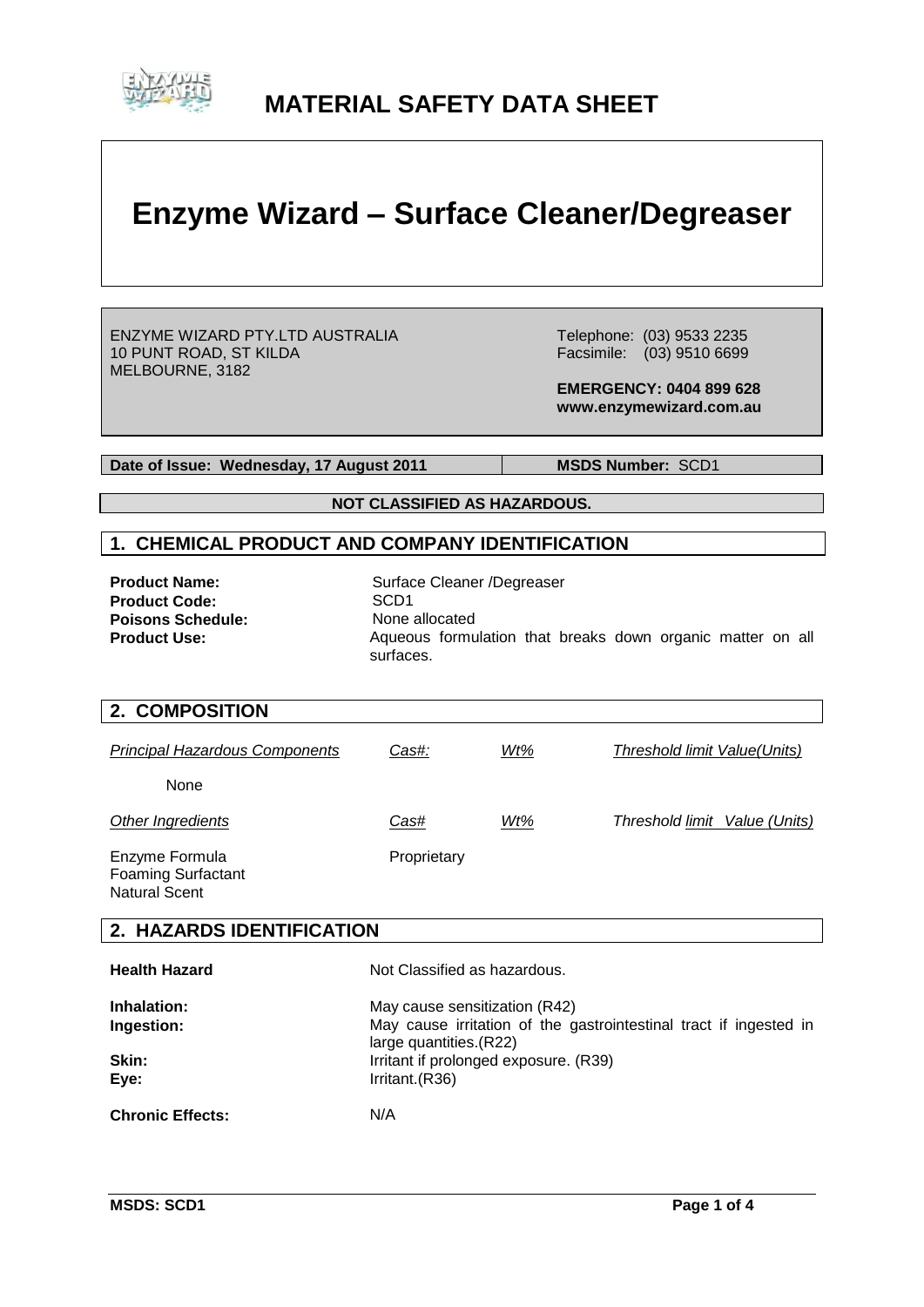#### **3. FIRST AID MEASURES**

| Remove victim to fresh air. Call a physician immediately. (S63)                                                        |
|------------------------------------------------------------------------------------------------------------------------|
| Rinse mouth with water. Give water to drink. DO NOT induce<br>vomiting.(S62)                                           |
| Wash contaminated skin with plenty of water.<br>Remove<br>contaminated clothing and wash before re-use. (S28)          |
| Hold eyes open, flood with water for at least fifteen minutes.<br>Seek medical attention if irritation persists. (S26) |
| Eye wash station.                                                                                                      |
| Treat symptomatically.                                                                                                 |
|                                                                                                                        |

#### **4. FIRE FIGHTING MEASURES**

**Flash Point:** Not applicable<br> **Flammable Limits:** Not applicable **Flammable Limits:** LEL: Not applicable **Fire/Explosion Hazards: Fire Fighting Media:**

Not a fire risk. Any means to subdue surrounding fire **Flammability:** Not flammable, not combustible. **Decomposition Temp:** This product may decompose when heated to temperatures above its boiling point.

#### **5. ACCIDENTAL RELEASE MEASURES**

**Spills & Disposal:** Slippery when spilt. Clean up immediately to avoid further accidents. Wear protective equipment to avoid skin and eye contact. Contain spilled material using sand or earth. Transfer spilled material to suitable containers for re-use or disposal. Clean spill with mop or rag. Secure area with warning of slippery floor.(S35)

#### **6. HANDLING AND STORAGE**

| <b>Precautions to be taken in</b> | Store in the original container in a cool, dry place out of direct |
|-----------------------------------|--------------------------------------------------------------------|
| Storage:                          | sunlight. Keep container closed when not in use. (S3/S7)           |

#### **7. EXPOSURE CONTROLS, PERSONAL PROTECTION**

| <b>Exposure Standards:</b><br><b>Personal Protective Equipment</b> | None established for this product.                                                                                                                                 |
|--------------------------------------------------------------------|--------------------------------------------------------------------------------------------------------------------------------------------------------------------|
| <b>Eye/Face Protection:</b>                                        | Wear close fitting goggles or face shield when there is potential<br>for eye contact with the undiluted material. (S39)                                            |
| <b>Skin Protection:</b>                                            | Wear PVC or rubber gloves. (S37)                                                                                                                                   |
| <b>Clothing:</b>                                                   | No special requirements.                                                                                                                                           |
| <b>Eng. Controls:</b>                                              | Use in a well-ventilated area. (S51)                                                                                                                               |
| <b>Work/Hygienic Practices:</b>                                    | Always wash hands before smoking, eating or using the toilet.<br>Wash contaminated clothing and other protective equipment<br>before storing or re-using.(S20/S21) |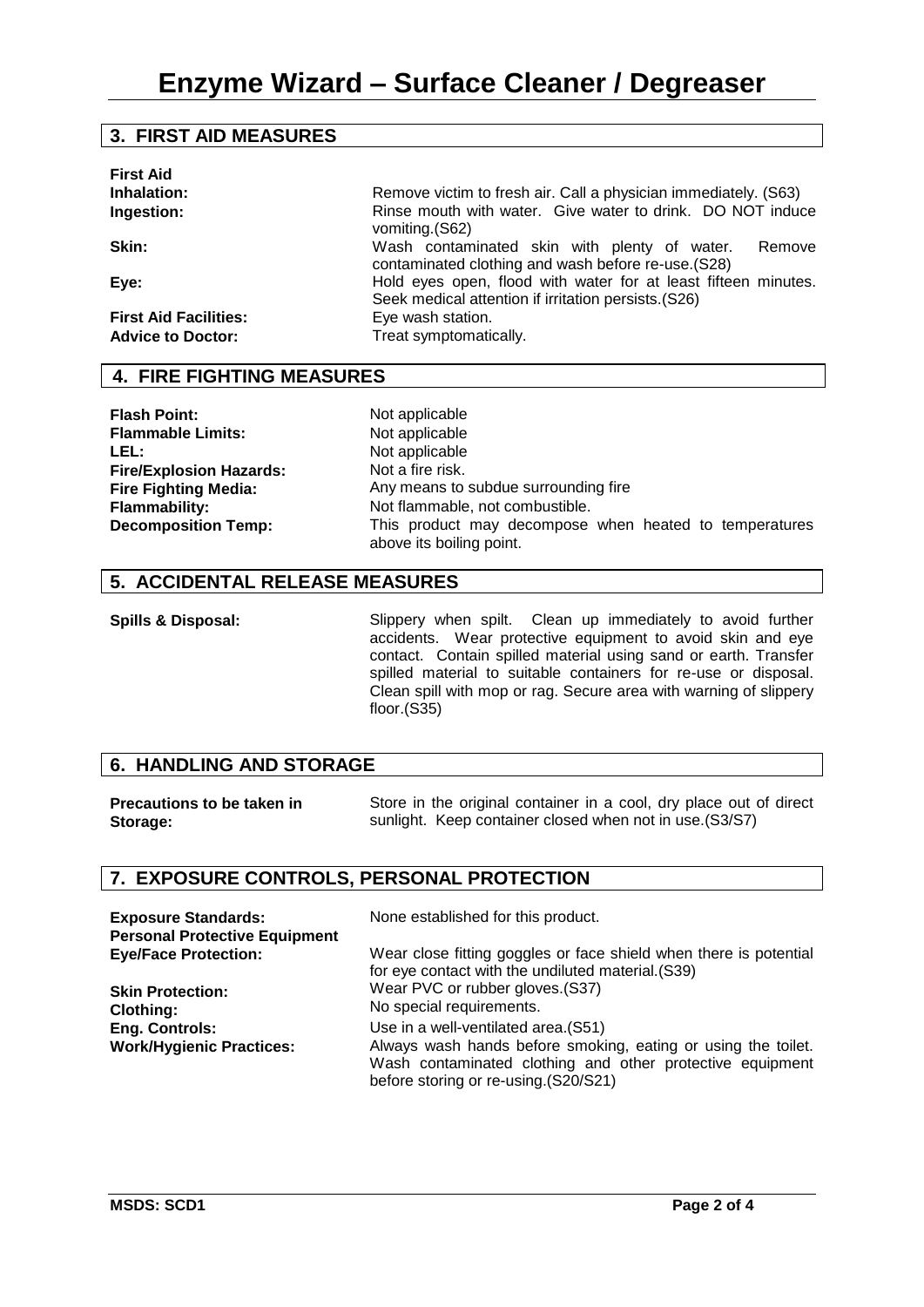#### **8. PHYSICAL AND CHEMICAL PROPERTIES**

| Appearance:                            | Green viscous Solution with Vanilla fragrance |
|----------------------------------------|-----------------------------------------------|
| Odour:                                 | neutral                                       |
| <b>Boiling Point:</b>                  | >100 degrees Celsius                          |
| <b>Solubility in Water:</b>            | Miscible in all proportions                   |
| <b>Solubility in Organic Solvents:</b> | N/A                                           |
| Specific Gravity $(H2O=1)$ :           | $1.0 - 1.08$                                  |
| pH:                                    | $3 - 8$                                       |
| Viscosity $(20^{\circ}C)$ :            | N/A                                           |
| <b>Vapour Pressure:</b>                | N/A                                           |

#### **9. STABILITY AND REACTIVITY**

| Stability:                               | Yes. Stable under normal conditions of storage and use.      |
|------------------------------------------|--------------------------------------------------------------|
| <b>Hazardous Polymerization:</b>         | Will not occur. None                                         |
| Incompatibility (Materials to<br>Avoid): | No dangerous reactions known under normal conditions of use. |

#### **10. TOXICOLOGICAL INFORMATION**

**Toxicology Information:** Acute Oral: LD 50: >10Kg/Kg Skin: Not a primary irritant.

#### **11. ECOLOGICAL INFORMATION**

**Biodegradability:** 82% in 14 days **Aquatic Toxicity:** N/A

#### **12. DISPOSAL CONSIDERATIONS**

**WASTE FROM RESIDUES CONTAMINATED PACKAGING Decontamination/cleaning: Destruction/Disposal:**

**Destruction/Disposal:** Dispose of materials or solid residues at a licensed site.(S56)

Rinse with water. Recycle following cleaning or dispose of at an authorised site. **Note:** The user's attention is drawn to the possible existence of local regulations regarding disposal.

#### **13. TRANSPORT INFORMATION**

**UN Number:** None allocated **Proper Shipping Name:** None allocated **DG Class:** None allocated Hazchem Code: Not applicable **Packaging Method:** None allocated<br> **Packaging Group:** None allocated **Packaging Group: EPG Number:** Not applicable **IERG Number:** Not applicable